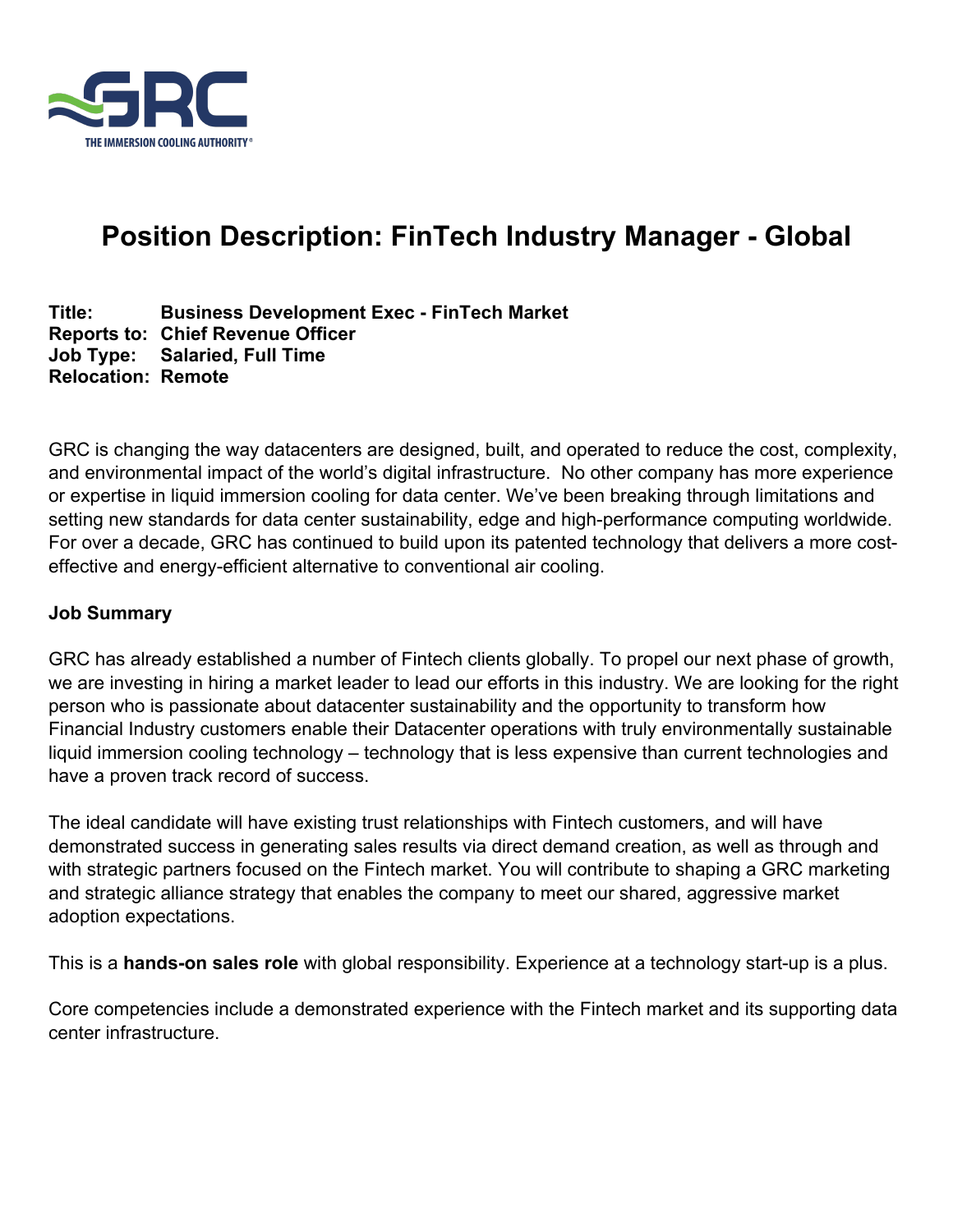

#### **Key Responsibilities:**

We are looking for a leader to build upon GRC reference customer success and quickly expand the company's footprint in the Fintech vertical. The leader will build, shape, and execute a Financial Industry Global Vertical Go-to-Market strategy. S/he will build trusted relationships with customer and partner executives, partner with technical sales architects and be a significant contributor to the revenue growth in our global fintech business.

The ideal candidate is a Fintech industry expert with knowledge of industry pain points, business processes, system landscapes, and solutions. The optimal candidate is an experienced practitioner who has innovated, developed and/or executed strategic transformation programs at or within the industry.

- Charged with developing and executing the overall plan to expand GRC's expansion in this market
- Guide and deliver key targeting metrics, message and pipeline success
- Identify and drive joint opportunities with partner global business development teams
- In this role, you will rely on excellent analytical, problem-solving, and relationship building skills to resolve shared client challenges
- Collaborate with GRC product development and delivery teams to identify product-based opportunities on behalf of these accounts

#### **Measures of Success**

- Achievement of planned bookings and revenue numbers
- Business development contributions from GRC Fintech go-to-market partners

# **Required Education, Skills, & Experience**

- Industry Experience: 10+ years working in, or consulting/selling into Fintech organizations in a SI account management, application software sales/presales/business development, business/strategy consulting, or similar capacity. Experience cultivating executive relationships in Fintech service providers.
- Experience enabling Sales on the Fintech industry message, solutions and resources available, developing high touch and at-scale sales programs, and partnering with sales teams to seed and advance strategic solution-based opportunities.
- Customer Engagement: Ability to present to large customer audiences and build credibility with CxOs. Proven track record of and passion for building relationships with sales teams as a trusted advisor on account strategy and strategic opportunities.
- Recent, substantiated success selling with a global technology partner in datacenter hardware and datacenter infrastructure arena.
- Team-oriented collaborative working style
- Ability to manage multiple projects and deadlines with attention to detail